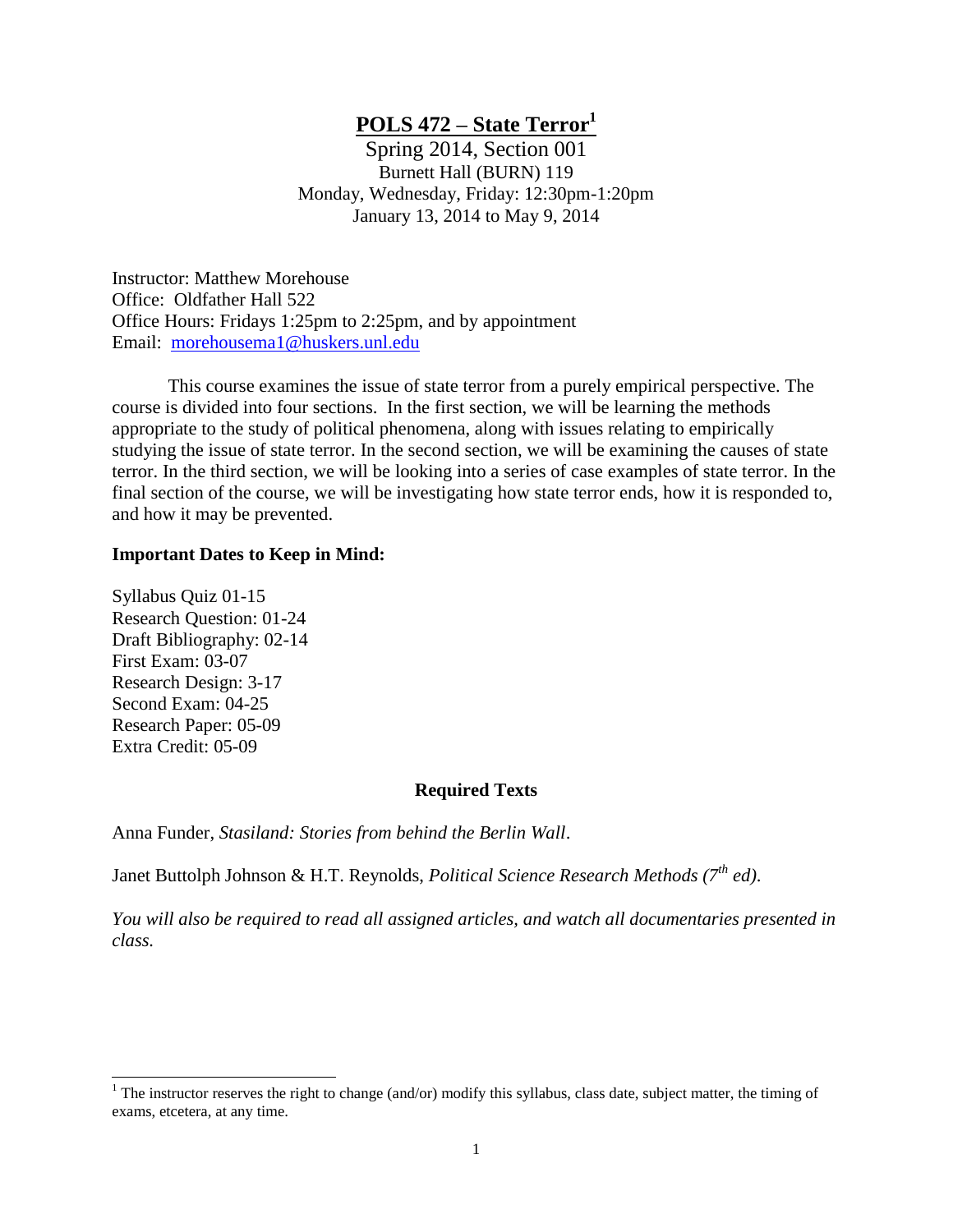## **Grading**

2 Exams: 40% (20% each) Research Question: 4% Draft Bibliography: 5% Research Design: 10% Research Paper: 40% Syllabus Quiz: 1%

Letter grades are calculated as follows:  $97-100 = A +$   $94-96.9 = A$   $90-93.9 = A$ -, etc.

Note: Rounding up is not automatic. Factors that make rounding up more likely include: not missing class, attending office hours, and improved work throughout the semester.

## **Class Policies**

In order to pass this course, you will need to come to class because not all of the questions on the exams will come from the readings. If you need to be absent for a legitimate reason, you need to email me prior to class. **Everyone is allowed one unexcused absence. Every subsequent unexcused absence will result in a reduction in their final grade by a**  whole letter grade. For example, an "A" will be taken down to a "B" if there is one additional unexcused absence, down to a "C" if there are two additional unexcused absences, etcetera.

**If there is a personal condition you have which may cause you to miss class or be late in turning in assignments, you need to inform me of this before January 22nd so we can make any necessary adjustments to assist you in having the best experience possible.** 

In the words of UNL, "Students with disabilities are encouraged to contact the instructor for a confidential discussion of their individual needs for academic accommodation. It is the policy of the University of Nebraska-Lincoln to provide flexible and individualized accommodation to students with documented disabilities that may affect their ability to fully participate in course activities or to meet course requirements. **To receive accommodation services, students must be registered with the Services for Students with Disabilities (SSD) office, 132 Canfield Administration, 472-3787 voice or TTY.**"

#### **Exams**

There are two exams in this course. Each exam will account for 20% of your final grade. Hence, the two exams combined will make up 40% of your final grade. The exams will consist of short answers and essay questions. Exam questions will come from the books, articles, lectures, and the things we discuss in class. If you come to class and do the readings, you should be well prepared for the exams. **The final exam is not cumulative.**

Hats, headphones, electronics, and water bottles are to be placed in your backpack or under your chair during the exams. You will not be allowed to talk during the exams, except if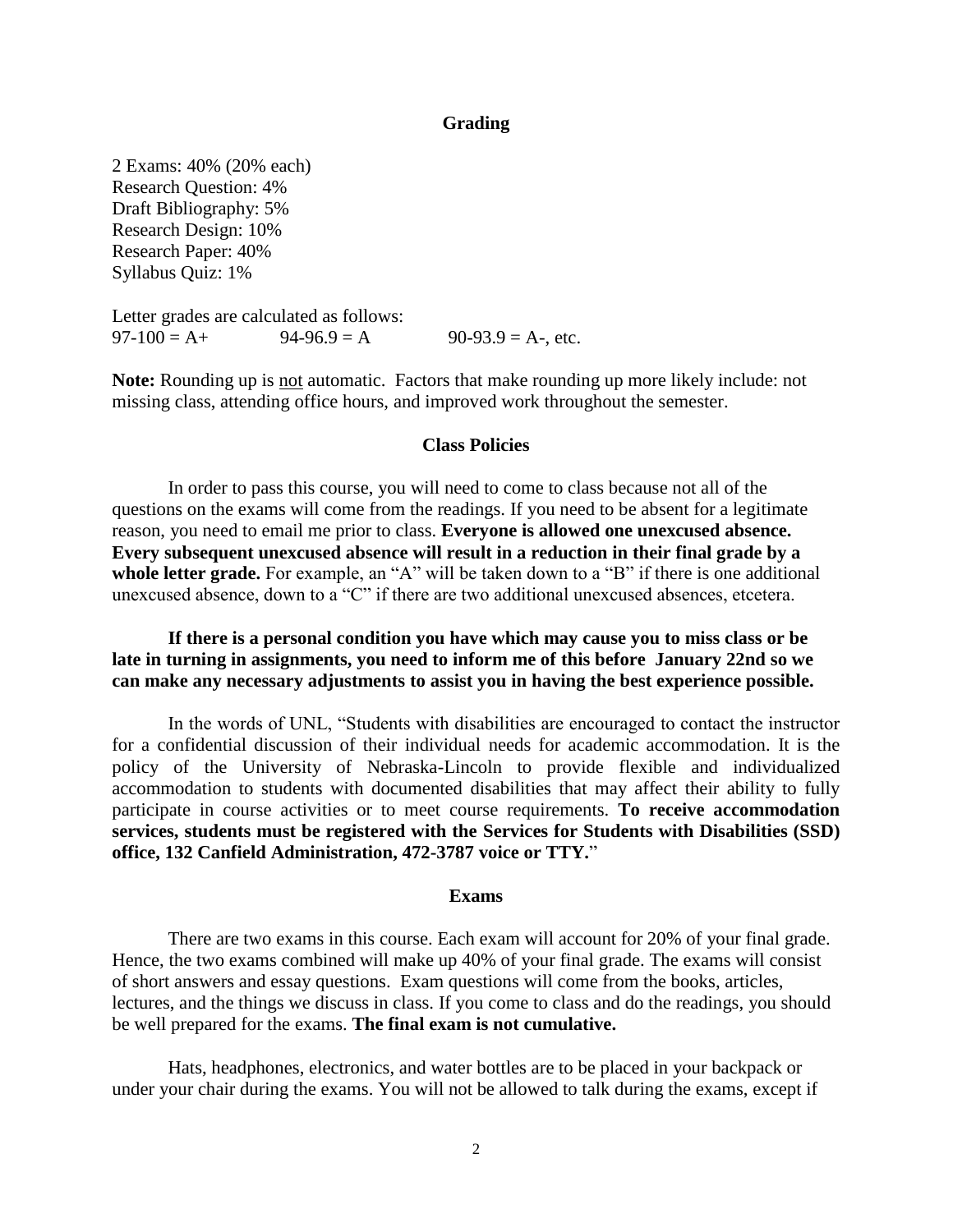you are asking me a question or are having a health emergency. It is too difficult to distinguish inconsequential talking from cheating. Furthermore, it is disrespectful and disruptive to your classmates. Anyone who talks during an exam will receive a 0 for that portion of the final grade.

#### **Makeup Policy for Exams**

I expect you to take each test as scheduled. Should you have a verifiable medical emergency or University sanctioned activity (and can document it) I will arrange for a makeup exam.

**Note:** if you will need to take a makeup exam, you must notify me **before** the exam is given or you will get a 0. E-mail is fine for this. **Note:** *All make up exams are oral***.**

#### **Grading Policy for Exams**

I am responsible for grading the exams. Should you have a question about how something was scored and would like us to reconsider your grade, you may proceed as follows: 1) **After waiting a minimum of 24 hours from the time you get your exam back, email me about it;** 2) if the dialogue between us did not produce a satisfactory result, inform me that you would like to dispute the score; 3) the exam is re-graded by another faculty member who regularly teaches POLS 472; whatever score the second grader gives you is final, whether it goes up or down.

## **Writing Assignment**

In addition to the exams, you will write a research paper that will help you exercise your research skills, and allow you to synthesize the information you have learned in class. In addition, this assignment will familiarize you with the methods used in political science research. Handouts will be handed out at the appropriate times. **All writing assignments must be turned in to Safe Assign on Blackboard, as well as being submitted as a hardcopy on the date the assignment is due. You WILL NOT receive a grade on an assignment until it has been submitted to Safe Assign.** 

Your research paper will focus on a research question appropriate to the scope of the course. **All research questions must be approved by me.** The **first stage** of this project involves the selection of a research question. **See the Research Question Handout on Blackboard for further details**. Your research question will be the basis of the research design and a 12 to 15 page research paper. The research question assignment is **due on January 24th** .

The **second stage** is to create a draft bibliography, which is **due on February 14th**. Your bibliography must contain at least 10 substantive sources, which include books, chapters in books, journal articles, and analytical reports from think-tanks (e.g., Carnegie Endowment for International Peace, Rand Corporation) and specialist organizations (e.g., Human Rights Watch, the International Crisis Group). For a source to be considered substantive, it must be at least five pages in length. I expect students to perform exhaustive research. Use the library's search engines (e.g., Project Muse, Academic Search Premier, and JSTOR, Wilson OmniFile) to find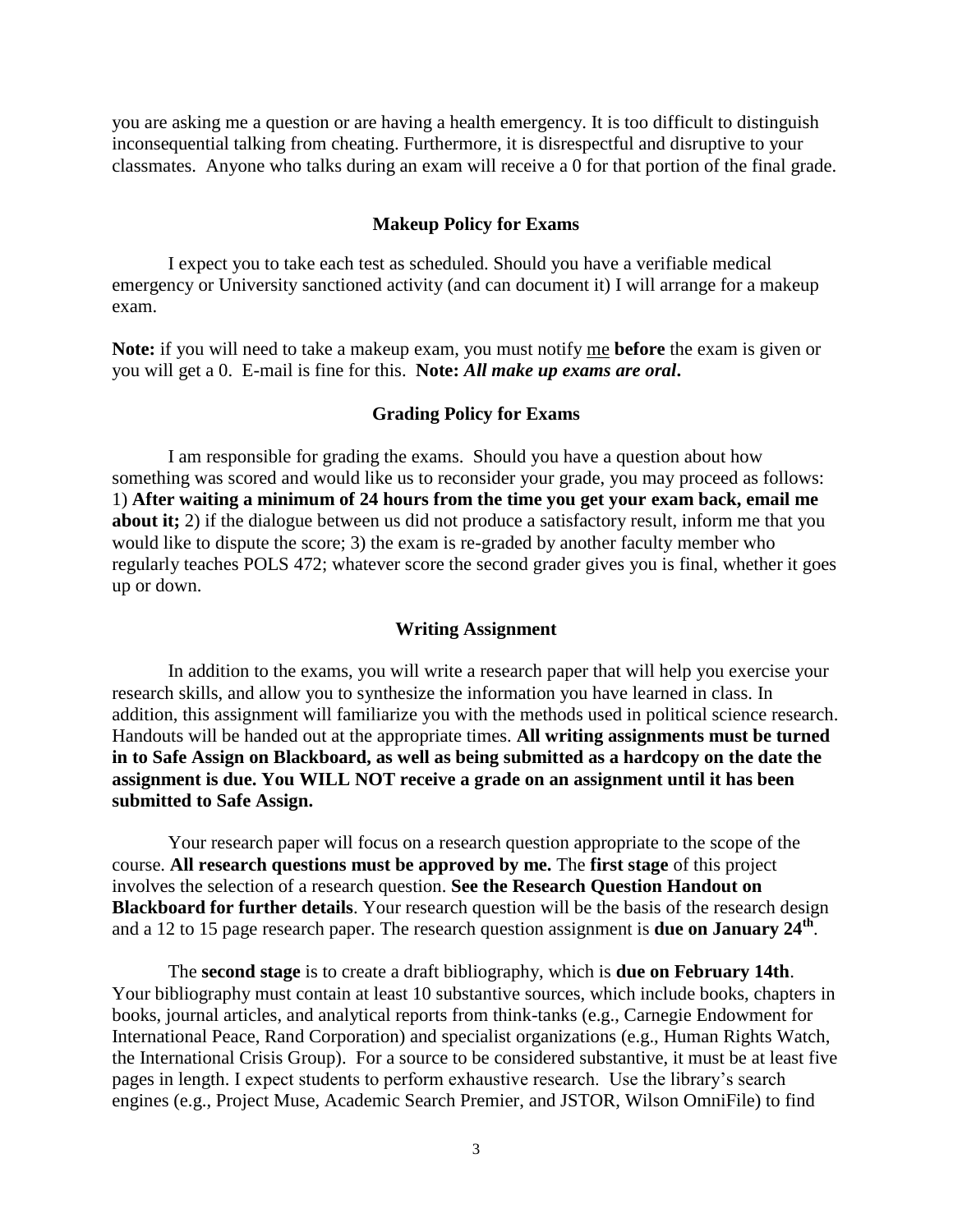journal articles. All bibliographies must include a variety of sources**. Instructions for this are in the Draft Bibliography Handout on Blackboard.** 

The **third stage** is to create a research design, which is **due on March 17th** . The purpose of this assignment is to help you conduct further research in a structured manner. This is also a failsafe in case I find that something in your design would be unworkable. **Instructions on how to complete this are in the Research Design Handout on Blackboard.** 

The **final stage** is to write a research paper of 12-15 pages in length (**See the Research Project Handout on Blackboard for instructions**). **The research paper is due in class (and on Safe Assign on Blackboard) on Friday, May 9th 2013 at 10:00am.**

## **Extra Credit**

Hey, stuff happens. You may get sick and not do well on a test, be concerned about your grade, etcetera. So, in order to help you make up for any losses in your grades, you can get extra credit. You can write *up to two* 2-page (double-spaced) papers on a movie or TV show related to international relations. Your paper must examine how the movie or TV show portrayed one or more of the topics covered in class. Was it accurate? Or, was it Hollywood? **DO NOT WRITE A SUMMARY OF WHAT HAPPENED IN THE FILM OR TV SHOW.** *You will not receive credit on the assignment if you do that.* A list of relevant movies and TV shows appears on the course Blackboard page under Course Documents. If a movie or TV show you would like to use does not appear on Blackboard, ask me for approval. Each extra credit paper is worth up to 2% of your final grade (ie. if you have an 89 in the course, and do two extra credit papers, you would have a 93 in the course)*.* Again, all writing assignments must be turned in to Safe Assign on Blackboard, as well as being submitted as a hardcopy on the date the assignment is due. **Extra credit is not reflected in your grade on Blackboard, but it will be added to your final grade, which will be posted on MyRed.** Extra Credit is due no later than at 10:00am Friday, May 9<sup>th</sup> 2014. NO EXCEPTIONS! If you think you might have a printer problem or get pulled into a quantum singularity….get it done early!

## **Academic Dishonesty/Civilities**

Neither plagiarism nor cheating will be tolerated in this class. Such activities violate *Section 4.2 of UNL's Student Code of Conduct*. **You will be expected to cite the works of authors whose work and ideas you use.** Use the American Psychological Association (APA) format for your in-text citations and reference page. An online guide on how to use this format is available at the following location: [http://owl.english.purdue.edu/owl/resource/560/01/.](http://owl.english.purdue.edu/owl/resource/560/01/) If you have any questions concerning the proper citation of sources or use of published content, please contact me or the university writing resource center. Again, no hats are to be worn during exams. No electronic devices or notes of any kind are permitted during exams. Exams are closed book, closed notes. **Any student engaging in dishonest activities will receive an immediate failing grade for the class and will be reported to the Dean.**

Considering that this is a political science course, it is safe to assume that potentially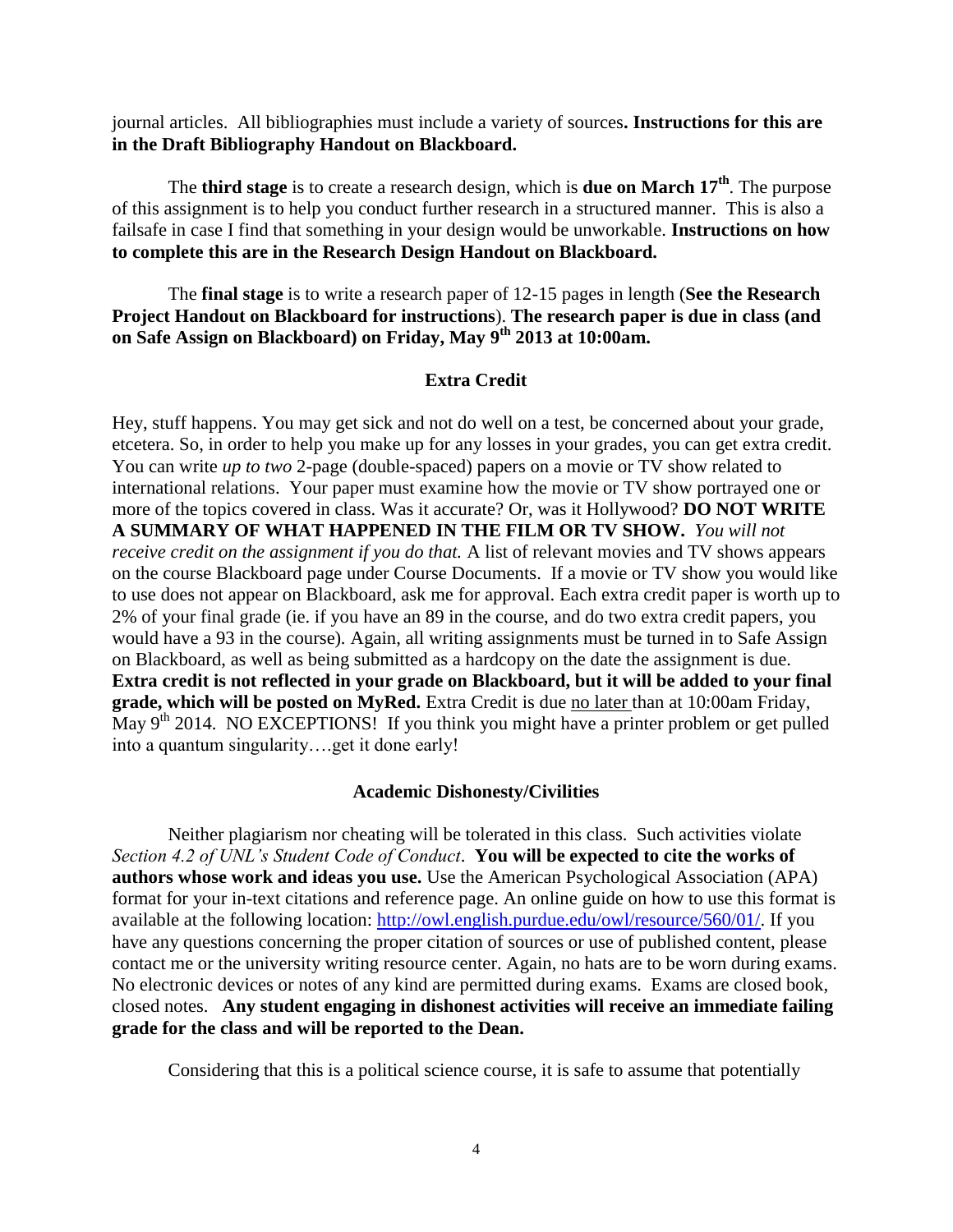controversial topics may be covered during class. Students must remember that they are studying political *science*, and must, therefore, behave in a scholarly manner. *You are being trained as a scholar, not a political apologist.* **Proper and civil discourse is a necessity. In conclusion, it is the goal of the instructor to create a safe and open learning community in the classroom.**  *Ad hominem* **attacks (attacking an opponent's character rather than answering his argument) in the class are prohibited. Inflammatory/disparaging statements regarding race, ethnicity, religion, creed, national origin, political orientation, gender, sexual orientation, etcetera are prohibited. Students are expected to treat each other with respect. Everyone will receive a warning for their first offense. However, there will be a whole letter grade reduction of their final course grade for each subsequent offense.** 

## **Some Advice**

There are several ways you can make this course a success for your personal development and grade point average. First, read and study efficiently. Highlight important terms and ideas, make notes in your book, outline, etcetera. Second, when you are reading, try to think of potential essay questions, and then figure out how you might answer them. Finally, come speak with me (or email me) if you have any questions or concerns about the assignments, readings, etcetera.

**In regards to the readings, I highly recommend you do the following.** For each reading, make a note of the research question, the data and methods used, and the main findings. In addition, take note of any concerns or criticisms you have of the readings. This will help you be well prepared for both class and the exams. **Part of the intent of this course is to prepare you for stepping up into higher levels of education.** When you read an article, make a note of the key question the researcher(s) are interested in, the methods they use to answer those questions, and whether you think they are making good choices or not. You should also take note that many sections feature a proponent of an idea, and a critic of that idea. Pay attention to how critics address the issues and ideas being discussed.

## **Late Work Policy**

I advise you to turn in assignments on time and take exams on the day they are administered. **Late assignments are accepted at a penalty of 10 points per 24 hours**, beginning the exact moment after I collect them in class. In other words, if you hand in something that is collected on Monday at 12:30pm, anytime from Monday at 12:31pm until Tuesday at 11:29am - that is a 10 point penalty you will pay. If you turn it in at 12:30pm on Tuesday, that is a 20-point penalty. The penalties only go to a total of 50 points, so if you are way late, you should still hand in the paper and get some credit for your work. It does make a difference.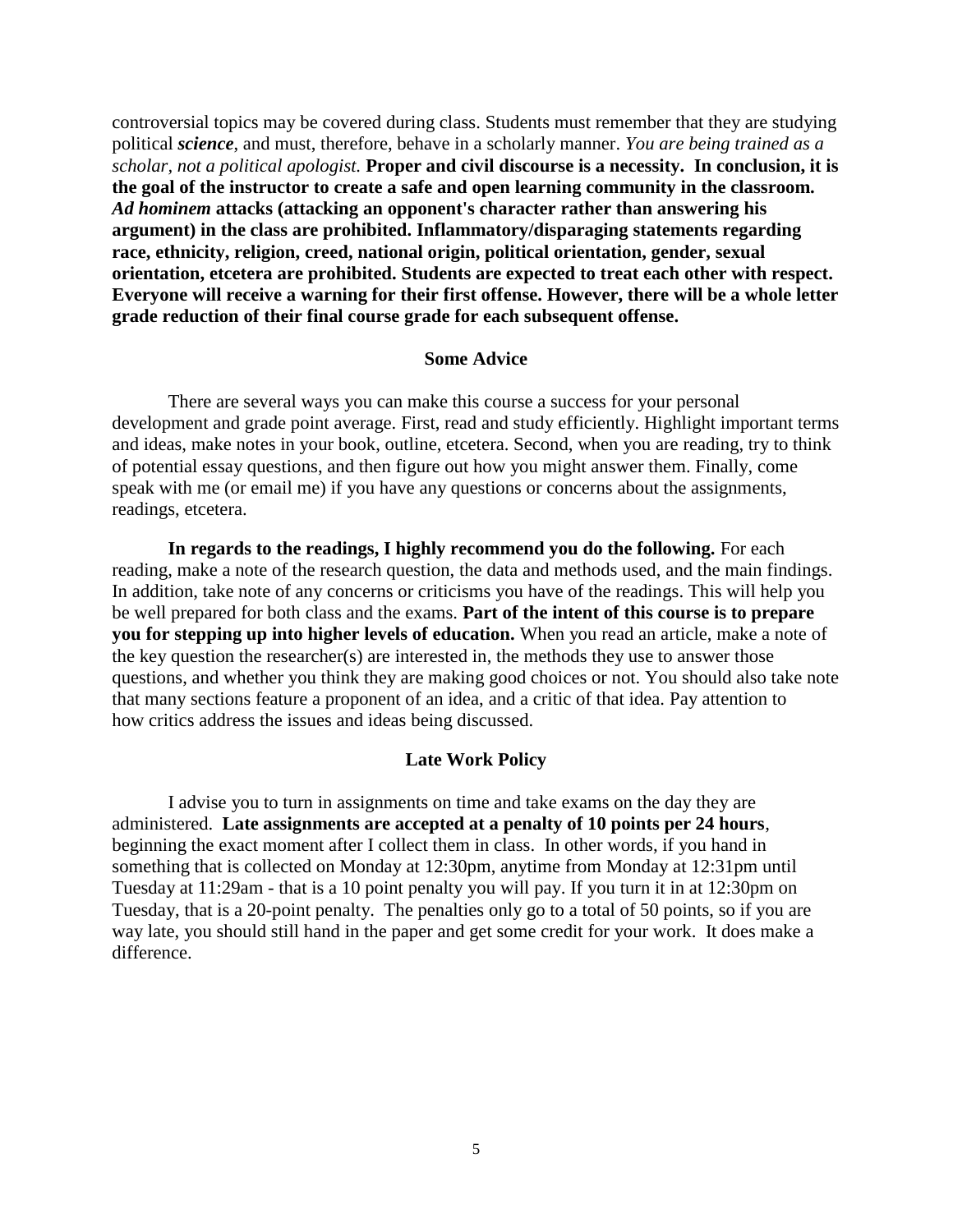| <b>Course Assignments and Schedule</b> |                                                                                                                                                                                                                                                                                |
|----------------------------------------|--------------------------------------------------------------------------------------------------------------------------------------------------------------------------------------------------------------------------------------------------------------------------------|
| January 13:                            | Introduction to POLS 472 and Key Theories of IR and CP<br>Read: The syllabus                                                                                                                                                                                                   |
| January 15:                            | <b>Methods for Studying International Politics I</b><br>Syllabus Quiz<br>Read: Johnson & Reynolds, pp. xxvii, 1-5, 33-59, 102-106 (36 pp)                                                                                                                                      |
| January 17:                            | <b>Methods for Studying International Politics II</b><br>Read: Geddes, "How the cases you choose affect the answers you<br>get''(18 pp)<br>Gerring, "What is a case study and what is it good for?" (14 pp)                                                                    |
| <b>January 20:</b>                     | No Class: Martin Luther King Jr. Day                                                                                                                                                                                                                                           |
|                                        | *** January 21: Last day to drop a full semester course and receive a 100% refund***                                                                                                                                                                                           |
| January 22:                            | <b>Methods for Studying International Politics III</b><br>Jackman, "Cross-National Statistical Research and the Study of<br>Comparative Politics" (22 pp)<br>Statistical Interpretation Handout (4 pp)                                                                         |
| January 24:                            | <b>How to Study State Terror? I</b><br>Brysk, "The Politics of Measurement: The Contested Count of the<br>Disappeared in Argentina" (16 pp)<br>Tilly, "Terror, terrorism, terrorists" (9 pp)<br>Wilkinson, "Can a state be "terrorist" (6 pp)<br><b>DUE: Research Question</b> |
|                                        | *** January 24: Last day to drop a full semester course and receive a 75% refund***<br>*** January 24: Last day to file a drop to remove course from student's record***                                                                                                       |

**\*January 25: All course withdrawals noted with a grade of "W" on academic record\***

| January 27: | <b>How to Study State Terror? II</b>                              |
|-------------|-------------------------------------------------------------------|
|             | Wood & Gibney, "The Political Terror Scale (PTS): A Re-           |
|             | introduction and a Comparison to CIRI" (33 pp)                    |
|             | Davenport & Ball, "Views to a Kill: Exploring the Implications of |
|             | Source Selection in the Case of Guatemalan State Terror, 1977-    |
|             | $1995$ " (23 pp)                                                  |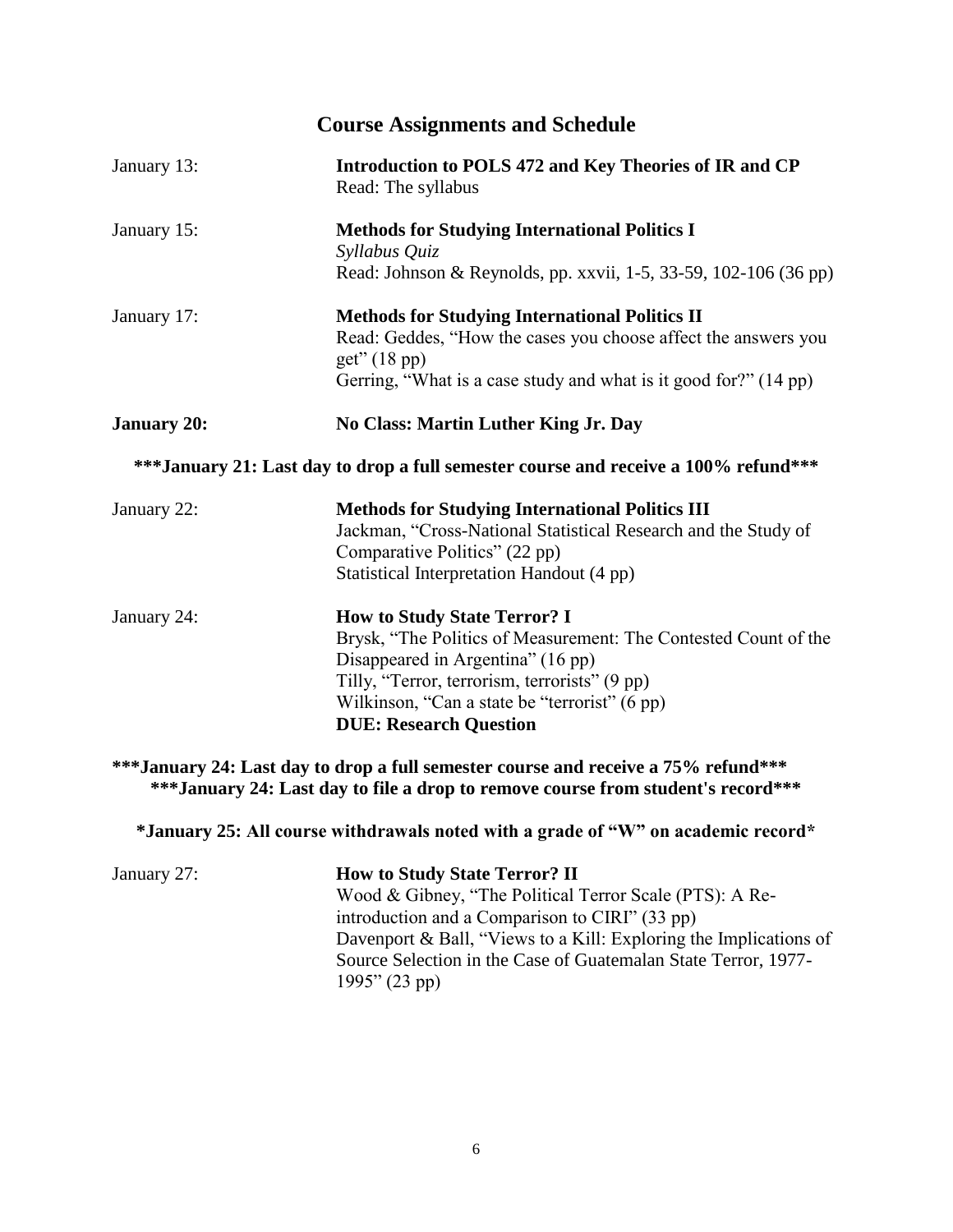| January 29:  | Why do states use terror and repression? I<br>Conrad & Demerit, "Constrained by the bank and the ballot:<br>Unearned revenue, democracy, and state incentives to repress" (16<br>pp)<br>Krain, "State-sponsored Mass Murder: The Onset<br>and Severity of Genocides and Politicides" (29 pp)                                                                                                                              |
|--------------|---------------------------------------------------------------------------------------------------------------------------------------------------------------------------------------------------------------------------------------------------------------------------------------------------------------------------------------------------------------------------------------------------------------------------|
|              | *January 31: Last day to withdraw from a full semester course and receive a 50% refund*                                                                                                                                                                                                                                                                                                                                   |
| January 31:  | Why do states use terror and repression? II<br>Maher & Peterson, "Time and Country Variation in<br>Contentious Politics: Multilevel Modeling of Dissent and<br>Repression" (29 pp)<br>Pion-Berlin, "Theories on Political Repression in Latin America:<br>Wisdom and an Alternative" (8 pp)                                                                                                                               |
| February 3:  | Why do states use terror and repression? III<br>Colarei & Carey, "To Kill or to Protect Security Forces, Domestic<br>Institutions, and Genocide" (18 pp)<br>Harff & Gurr, "Systematic Early Warning of Humanitarian<br>Emergencies" (29 pp)                                                                                                                                                                               |
| February 5:  | Why do states use terror and repression? IV<br>Goldsmith et al, "Forecasting the onset of genocide and politicide:<br>Annual out-of-sample forecasts on a global dataset, 1988 -2003"<br>$(16 \text{ pp})$<br>Wayman & Tago, Explaining the onset of mass killing, 1949-87<br>$(11 \text{ pp})$<br>Zanger, "A Global Analysis of the Effect of Political Regime<br>Changes on Life Integrity Violations, 1977–93" (22 pp) |
|              | *February 7: Last day to withdraw from a full semester course and receive 25% refund*                                                                                                                                                                                                                                                                                                                                     |
| February 7:  | Why do states use terror and repression? V<br>Tir & Jasinski, "Domestic-Level Diversionary Theory of War:<br>Targeting Ethnic Minorities" (24 pp)<br>Bell et al, "Coercion, capacity, and coordination: Predictors of<br>political violence" (23 pp)                                                                                                                                                                      |
| February 10: | Why do states use terror and repression? VI<br>Carey, "The Dynamic Relationship between Protest and<br>Repression" (11 pp)<br>Gartner & Regan, "Threat and Repression: The Non-Linear<br>Relationship between Government and Opposition Violence" (15<br>pp)<br>Moore, "The Repression of Dissent: A Substitution Model of<br>Government Coercion (21 pp)                                                                 |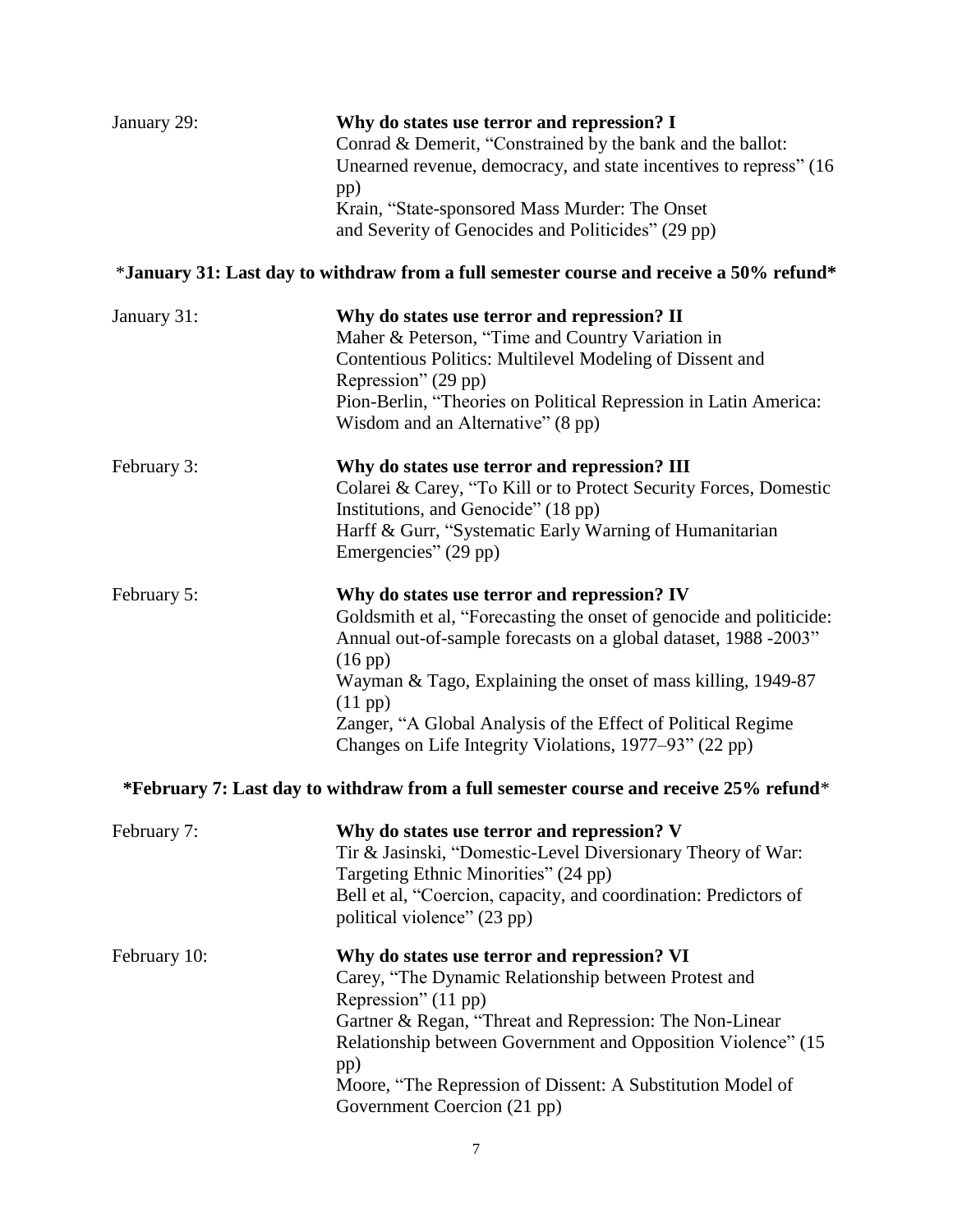| February 12: | Why do states use terror and repression? VII<br>Shellman, "Leaders' Motivations and Actions: Explaining<br>Government-Dissident Conflict-Cooperation Processes" (18 pp)<br>Sullivan, "Blood in the Village: A Local-Level Investigation of<br>State Massacres" (24 pp)                                                                                                 |
|--------------|------------------------------------------------------------------------------------------------------------------------------------------------------------------------------------------------------------------------------------------------------------------------------------------------------------------------------------------------------------------------|
| February 14: | Why do states use terror and repression? VIII<br>Rummel, "Democracy, Power, Genocide, and Mass Murder" (24<br>pp)<br>Ritter, "Policy Disputes, Political Survival, and the Onset and<br>Severity of State Repression" (26 pp)<br><b>Due: Draft Bibliography</b>                                                                                                        |
| February 17: | <b>Nazi Germany I</b><br>Gellately, "Rethinking the Nazi Terror System: A Historigraphical<br>Analysis" (15 pp)<br>Gellately, "The Gestapo and German Society: Political<br>Denunciation in the Gestapo Case Files" (40 pp)                                                                                                                                            |
| February 19: | <b>Nazi Germany II</b><br>Richards, "Terror and the Law" (14 pp)<br>Loeffel, "Sippenhaft, Terror and Fear in Nazi Germany: Examining<br>One Facet of Terror in the Aftermath of the Plot of 20 July 1944"<br>$(18 \text{ pp})$<br>Wheatcroft, "The Scale and Nature of German and Soviet<br>Repression and Mass Killings, 1930-45" (34 pp)                             |
| February 21: | <b>Soviet Union and Eastern Bloc I</b><br>Ellman, "Stalin and the Soviet Famine of 1932-33 Revisited" (31<br>pp)<br>Ellman, "Regional Influences on the Formulation and<br>Implementation of NKVD Order 00447" (17 pp)                                                                                                                                                 |
| February 24: | <b>Soviet Union and Eastern Bloc II</b><br>Weiner, "Robust Revolution to Retiring Revolution: The Life<br>Cycle of the Soviet Revolution, 1945-1968" (23 pp)<br>Siegel, "Ideologic Learning under Conditions of Social<br>Enslavement: The Case of the Soviet Union in the 1930s and<br>$1940s''$ (39 pp)<br>Kuromiya, "Stalinist terror in the Donbas: A Note" (6 pp) |
| February 26: | <b>Soviet Union and Eastern Bloc III</b><br>Funder, "Stasiland: Stories from behind the Berlin Wall"                                                                                                                                                                                                                                                                   |
| February 28: | <b>Soviet Union and Eastern Bloc IV</b><br>Funder, "Stasiland: Stories from behind the Berlin Wall"                                                                                                                                                                                                                                                                    |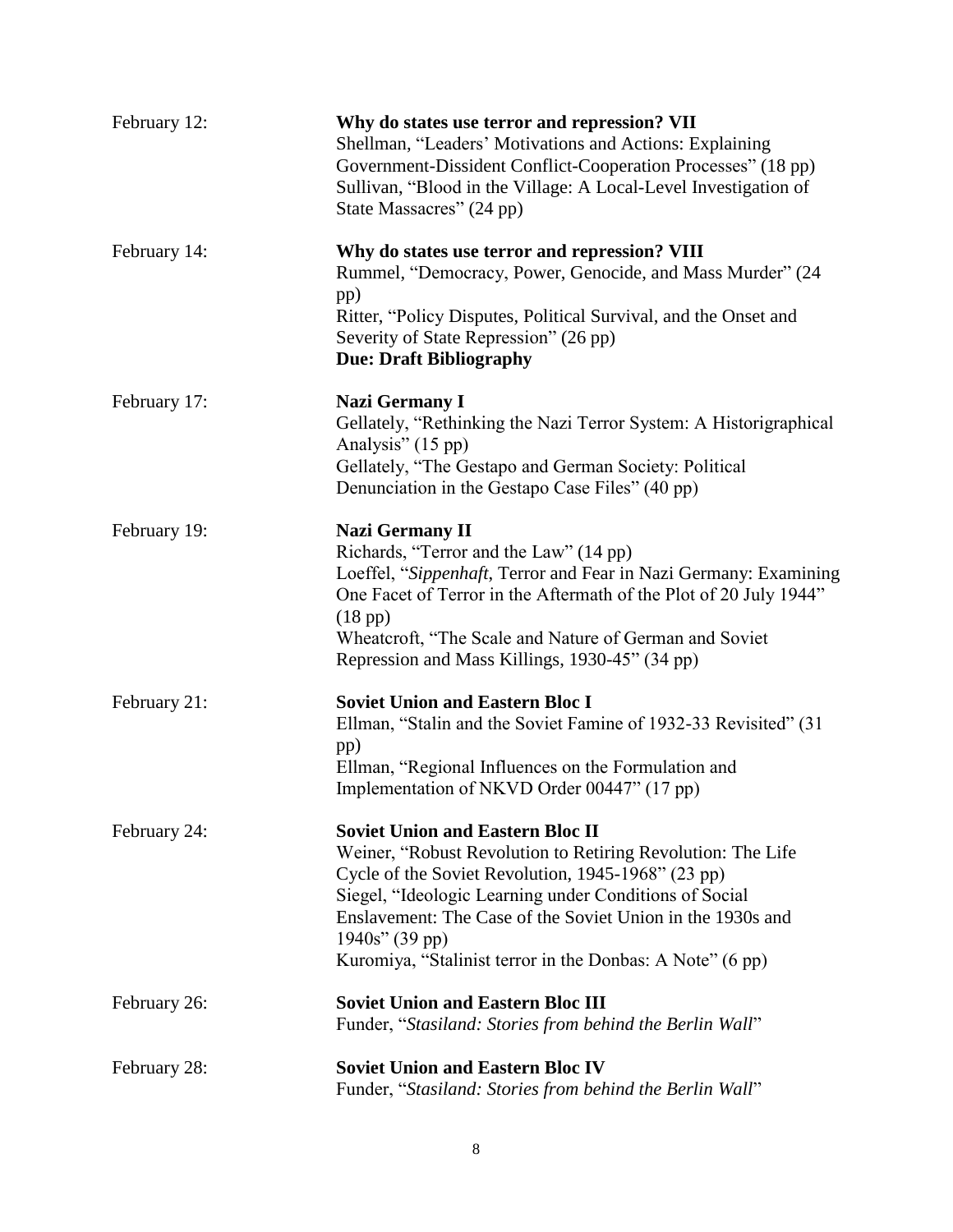| March 3:  | <b>Soviet Union and Eastern Bloc V</b><br>Funder, "Stasiland: Stories from behind the Berlin Wall"                                                                                                                                                                                                                                                  |
|-----------|-----------------------------------------------------------------------------------------------------------------------------------------------------------------------------------------------------------------------------------------------------------------------------------------------------------------------------------------------------|
| March 5:  | Research Day - No Class                                                                                                                                                                                                                                                                                                                             |
|           | ***March 7: Last day to change a course registration to or from "Pass/No Pass"***                                                                                                                                                                                                                                                                   |
| March 7:  | Exam 1                                                                                                                                                                                                                                                                                                                                              |
| March 10: | <b>The Cultural Revolution</b><br>Harding, "Reappraising the Cultural Revolution" (11 pp)<br>Schoenhals, ""Why Don't We Arm the Left?" Mao's Culpability<br>for the Cultural Revolution's "Great Chaos" of 1967" (23 pp)                                                                                                                            |
| March 12: | <b>Latin America and the Southern Cone I</b><br>McSherry, "Tracking the Origins of a State Terror Network:<br>Operation Condor" (22 pp)<br>McSherry, "Military Power, Impunity and State-Society Change in<br>Latin America" (26 pp)                                                                                                                |
| March 14: | <b>Latin America and the Southern Cone II</b><br>Buchanan, "The Varied Faces of Domination: State Terror,<br>Economic Policy, and Social Rupture during the Argentine<br>"Proceso," 1976-81" (47 pp)<br>Smallman, "The Professionalization of Military Terror in Brazil,<br>1945-1964" (12 pp)                                                      |
| March 17: | <b>Latin America and the Southern Cone III</b><br>Pion-Berlin & Lopez, "Of Victims and Executioners: Argentine<br>State Terror, 1975-1979" (23 pp)<br>Petras, "The Anatomy of State Terror: Chile, El Salvador and<br>Brazil" $(25 \text{ pp})$<br><b>Due: Research Design</b>                                                                      |
| March 19: | The Middle East and North Africa<br>al-Khafaji, "State Terror and the Degradation of Politics in Iraq" (7)<br>pp)<br>Wedeen, "Acting 'As If': Symbolic Politics and Social Control in<br>Syria." $(5 \text{ pp})$<br>Fielding & Shortland, "An eye for an eye, a tooth for a tooth':<br>Political violence and counter-insurgency in Egypt" (15 pp) |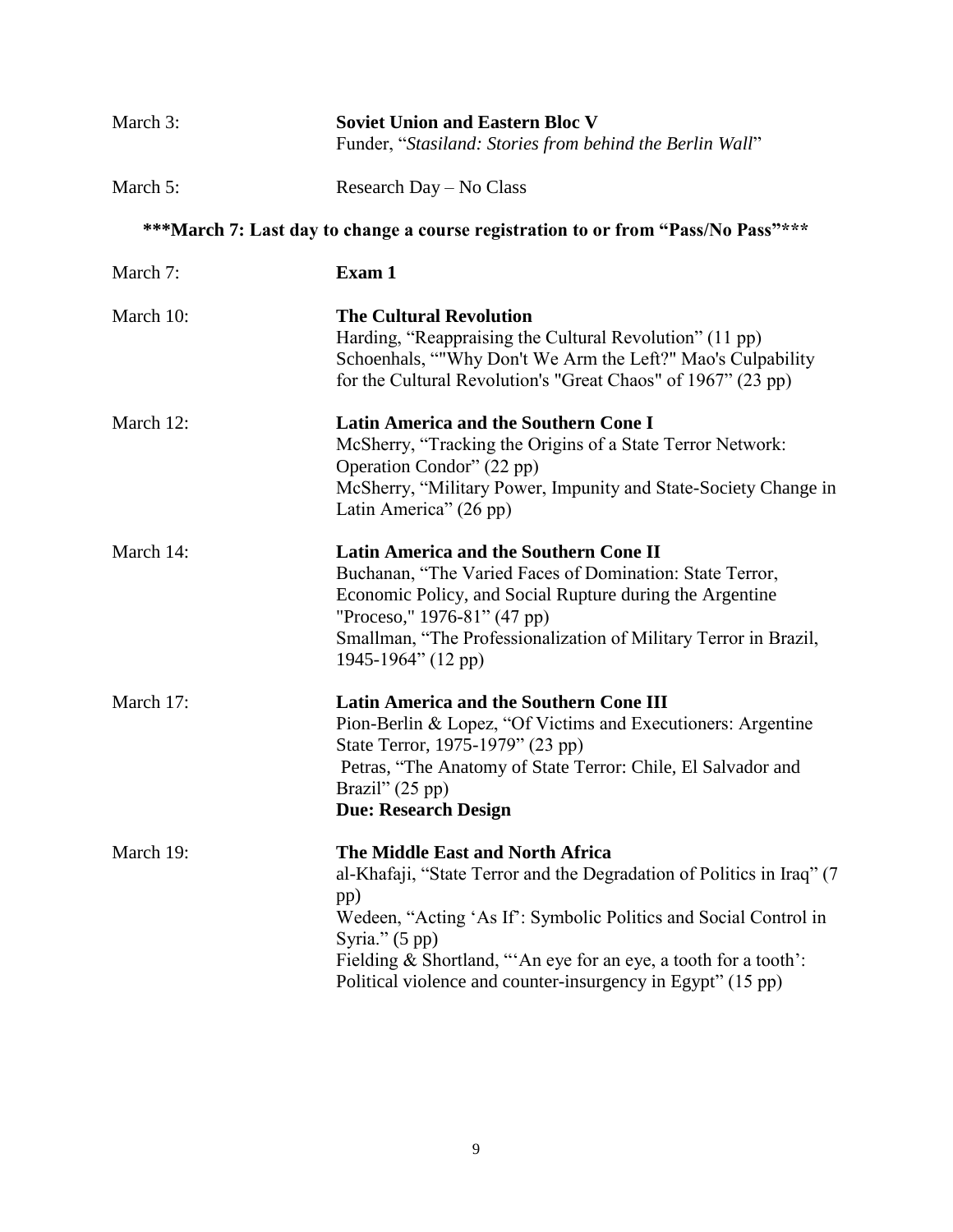| March 21:        | <b>Rwanda</b><br>Read: Kuperman, "Provoking genocide: a revised history of the<br>Rwanda Patriotic Front (25 pp)<br>Kuperman, "Rwanda in Retrospect" (11 pp)<br>Straus, "The Order of Genocide" (6 pp)                                                                    |
|------------------|---------------------------------------------------------------------------------------------------------------------------------------------------------------------------------------------------------------------------------------------------------------------------|
| March 24:        | <b>No Class: Spring Break</b>                                                                                                                                                                                                                                             |
| March 26:        | <b>No Class: Spring Break</b>                                                                                                                                                                                                                                             |
| <b>March 28:</b> | <b>No Class: Spring Break</b>                                                                                                                                                                                                                                             |
| March 31:        | <b>Are Democracies Immune?</b><br>Read: White & White, "Repression and the Liberal State: The Case<br>of Northern Ireland, 1969-1972" (23 pp)<br>Davenport, "When democracies kill: Reflections from the US,<br>India, and Northern Ireland" (18 pp)                      |
| April 2:         | <b>Responses to State Terror I</b><br>Wintrobe, "Extremism, Suicide Terror, and Authoritarianism" (27)<br>pp)<br>Katham & Wood, "Managing Threat, Cost, and Incentive to<br>Kill: The Short- and Long-Term Effects of Intervention in Mass<br>Killings" $(26 \text{ pp})$ |
| April 4:         | <b>Responses to State Terror II</b><br>Read: Alan Kuperman, "The Moral Hazard of Humanitarian<br>Intervention: Lessons from the Balkans" (32 pp)<br>Richard Betts, "The Delusion of Impartial Intervention" (10)<br>pp)                                                   |
| April 7:         | <b>Responses to State Terror III</b><br>Read: Burg, "Intractability sand Third-Party Mediation in the<br>Balkans" (25pp)<br>Cortright, "Sanctions and Stability Pacts (18 pp)                                                                                             |
| April 9:         | <b>Preventing State Terror I</b><br>Keith, Tate, & Poe, "Is the Law a Mere Parchment Barrier to<br>Human Rights Abuse?" (17 pp)<br>Keith & Poe, "Are Constitutional State of Emergency Clauses<br>Effective?<br>An Empirical Exploration" (27 pp)                         |
| April 11:        | <b>Preventing State Terror II</b><br>Read: Neumayer, Do International human Rights Treaties Improve<br>Respect for Human Rights? (30 pp)                                                                                                                                  |